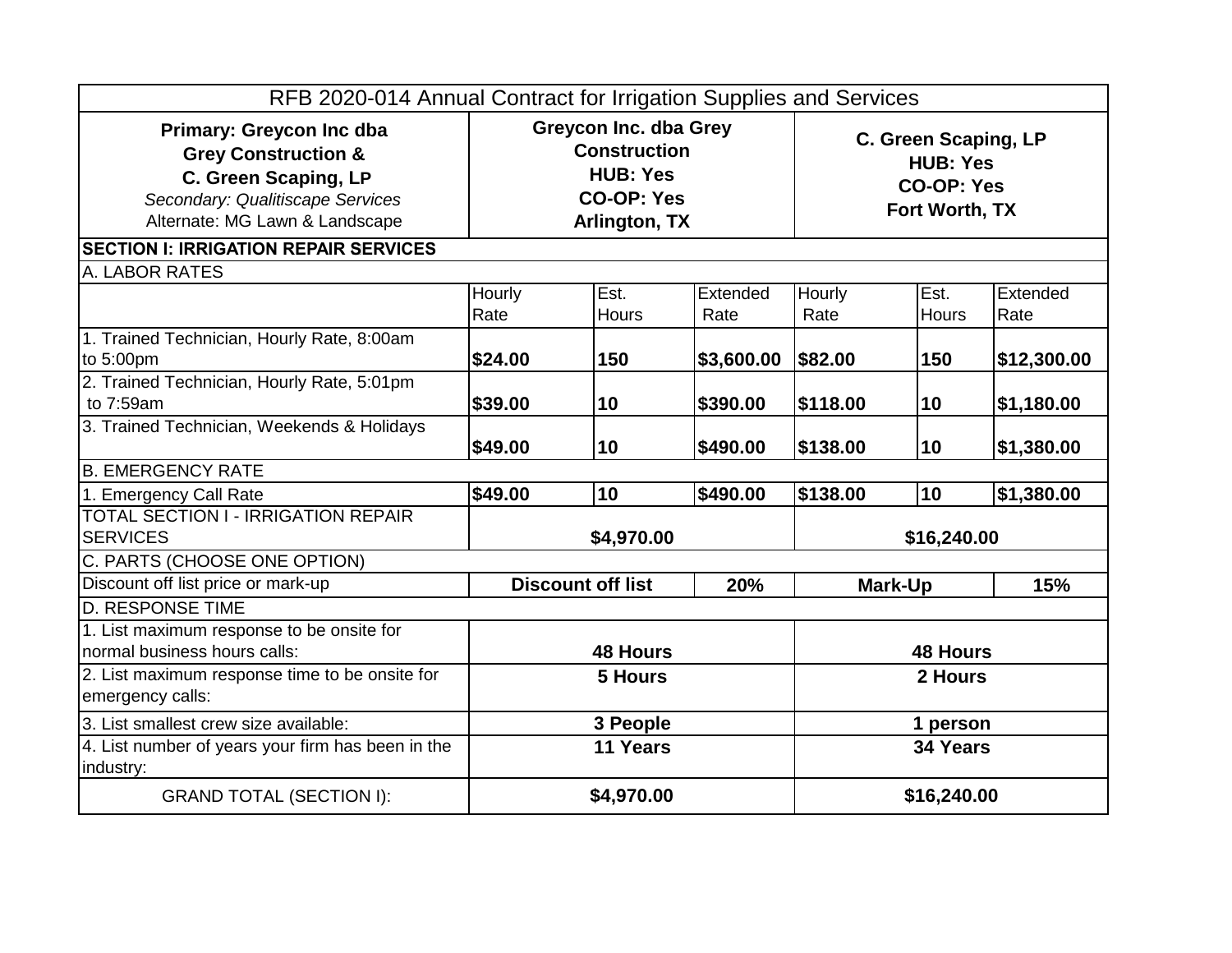| RFB 2020-014 Annual Contract for Irrigation Supplies and Services                                                                                               |                                                                         |                   |                   |                                                                   |                   |                      |
|-----------------------------------------------------------------------------------------------------------------------------------------------------------------|-------------------------------------------------------------------------|-------------------|-------------------|-------------------------------------------------------------------|-------------------|----------------------|
| <b>Primary: Greycon Inc dba</b><br><b>Grey Construction &amp;</b><br>C. Green Scaping, LP<br>Secondary: Qualitiscape Services<br>Alternate: MG Lawn & Landscape | <b>Qualitiscape Services</b><br>HUB: No<br>CO-OP: Yes<br>Fort Worth, TX |                   |                   | MG Lawn and Landscape LLC<br>HUB: No<br>CO-OP: Yes<br>Crowley, TX |                   |                      |
| <b>SERVICES</b>                                                                                                                                                 |                                                                         |                   |                   |                                                                   |                   |                      |
| A. LABOR RATES                                                                                                                                                  |                                                                         |                   |                   |                                                                   |                   |                      |
|                                                                                                                                                                 | <b>Hourly Rate</b>                                                      | Est.<br>Hours     | Extended<br>Rate  | Hourly Rate                                                       | <b>Est. Hours</b> | <b>Extended Rate</b> |
| 1. Trained Technician, Hourly Rate, 8:00am<br>to 5:00pm                                                                                                         | \$90.00                                                                 | 150               | \$13,500.00       | \$100.00                                                          | 150               | \$15,000.00          |
| 2. Trained Technician, Hourly Rate, 5:01pm<br>to 7:59am                                                                                                         | \$180.00                                                                | 10                | \$1,800.00        | \$150.00                                                          | 10                | \$1,500.00           |
| 3. Trained Technician, Weekends<br>& Holidays                                                                                                                   | \$180.00                                                                | 10                | \$1,800.00        | \$200.00                                                          | 10                | \$2,000.00           |
| <b>B. EMERGENCY RATE</b>                                                                                                                                        |                                                                         |                   |                   |                                                                   |                   |                      |
| 1. Emergency Call Rate                                                                                                                                          | \$180.00                                                                | 10                | \$1,800.00        | \$200.00                                                          | 10                | \$2,000.00           |
| <b>TOTAL SECTION I - IRRIGATION REPAIR</b><br><b>SERVICES</b>                                                                                                   | \$18,900.00                                                             |                   | \$20,500.00       |                                                                   |                   |                      |
| C. PARTS (CHOOSE ONE OPTION)                                                                                                                                    |                                                                         |                   |                   |                                                                   |                   |                      |
| Discount off list price or mark-up                                                                                                                              |                                                                         | Discount off list | 5%                |                                                                   | Mark-Up           | 20%                  |
| <b>D. RESPONSE TIME</b>                                                                                                                                         |                                                                         |                   |                   |                                                                   |                   |                      |
| 1. List maximum response to be onsite for<br>normal business hours calls:                                                                                       |                                                                         | 4 Hours           |                   |                                                                   | 24 Hours          |                      |
| 2. List maximum response time to be<br>onsite for emergency calls:                                                                                              | 8 Hours                                                                 |                   | 4 Hours           |                                                                   |                   |                      |
| 3. List smallest crew size available:                                                                                                                           | 1-2 People                                                              |                   |                   | 1 person                                                          |                   |                      |
| 4. List number of years your firm has been<br>in the industry:                                                                                                  | 34 Years                                                                |                   | <b>Since 2010</b> |                                                                   |                   |                      |
| <b>GRAND TOTAL (SECTION I):</b>                                                                                                                                 |                                                                         | \$18,900.00       |                   | \$20,500.00                                                       |                   |                      |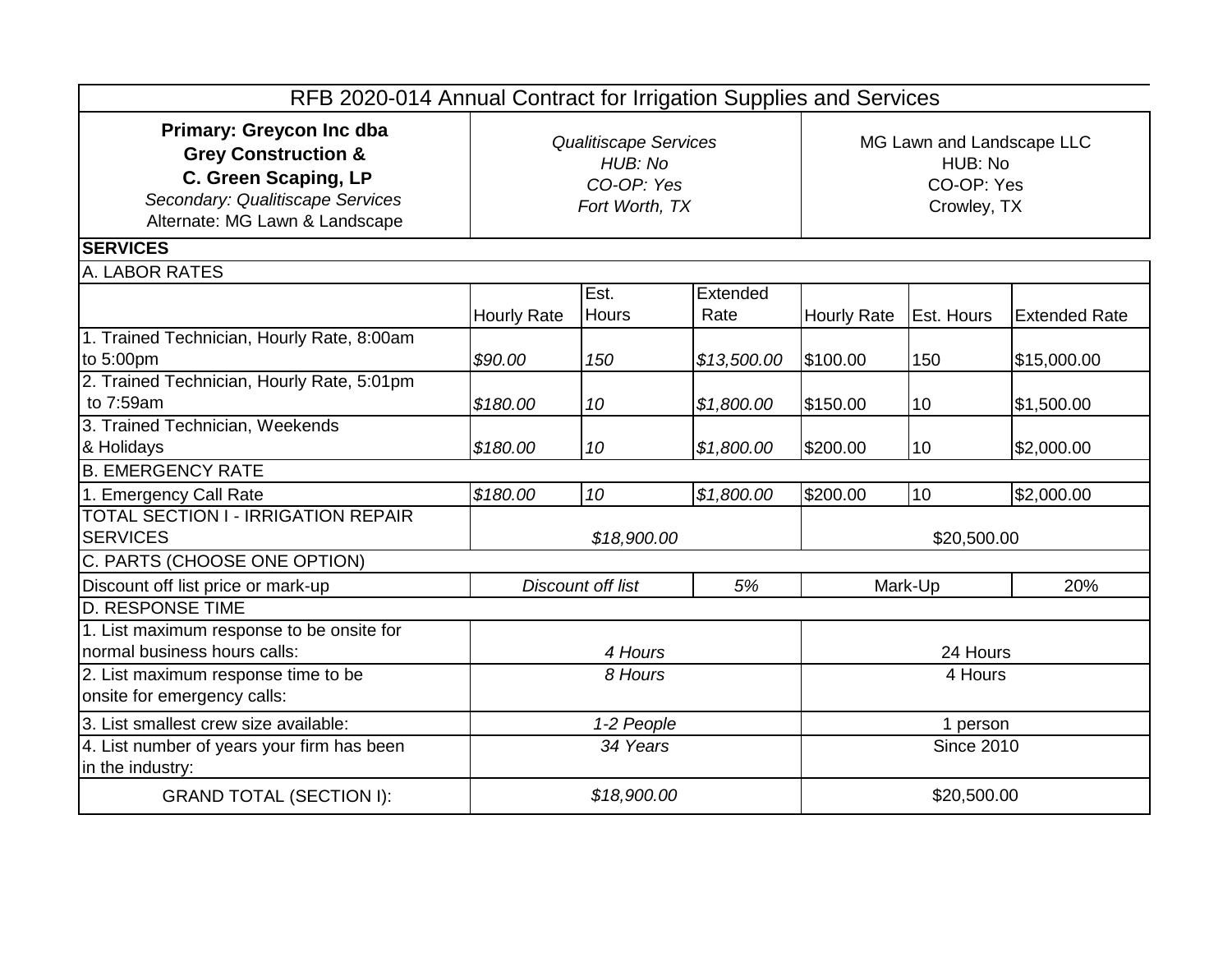| RFB 2020-014 Annual Contract for Irrigation Supplies and Services                                                                                               |                                                                          |            |                      |  |
|-----------------------------------------------------------------------------------------------------------------------------------------------------------------|--------------------------------------------------------------------------|------------|----------------------|--|
| <b>Primary: Greycon Inc dba</b><br><b>Grey Construction &amp;</b><br>C. Green Scaping, LP<br>Secondary: Qualitiscape Services<br>Alternate: MG Lawn & Landscape | Sanders Plumbing Incorporated<br>HUB: No<br>CO-OP: Yes<br>Fort Worth, TX |            |                      |  |
| <b>SECTION I: IRRIGATION REPAIR</b>                                                                                                                             |                                                                          |            |                      |  |
| A. LABOR RATES                                                                                                                                                  |                                                                          |            |                      |  |
|                                                                                                                                                                 | <b>Hourly Rate</b>                                                       | Est. Hours | <b>Extended Rate</b> |  |
| 1. Trained Technician, Hourly Rate, 8:00am<br>to 5:00pm                                                                                                         | \$135.00                                                                 | 150        | \$20,250.00          |  |
| 2. Trained Technician, Hourly Rate, 5:01pm<br>to 7:59am                                                                                                         | \$202.50                                                                 | 10         | \$2,025.00           |  |
| 3. Trained Technician, Weekends<br>& Holidays                                                                                                                   | \$270.00                                                                 | 10         | \$2,700.00           |  |
| <b>B. EMERGENCY RATE</b>                                                                                                                                        |                                                                          |            |                      |  |
| 1. Emergency Call Rate                                                                                                                                          | \$270.00                                                                 | 10         | \$2,700.00           |  |
| <b>TOTAL SECTION I - IRRIGATION REPAIR</b><br><b>SERVICES</b>                                                                                                   | \$27,675.00                                                              |            |                      |  |
| C. PARTS (CHOOSE ONE OPTION)                                                                                                                                    |                                                                          |            |                      |  |
| Discount off list price or mark-up                                                                                                                              | 25%<br>Mark-Up                                                           |            |                      |  |
| <b>D. RESPONSE TIME</b>                                                                                                                                         |                                                                          |            |                      |  |
| 1. List maximum response to be onsite for<br>normal business hours calls:                                                                                       |                                                                          |            | Same Day             |  |
| 2. List maximum response time to be<br>onsite for emergency calls:                                                                                              |                                                                          |            | 1 Hour               |  |
| 3. List smallest crew size available:                                                                                                                           | 2 people                                                                 |            |                      |  |
| 4. List number of years your firm has been in the<br>industry:                                                                                                  | 33 Years                                                                 |            |                      |  |
| <b>GRAND TOTAL (SECTION I):</b>                                                                                                                                 | \$27,675.00                                                              |            |                      |  |